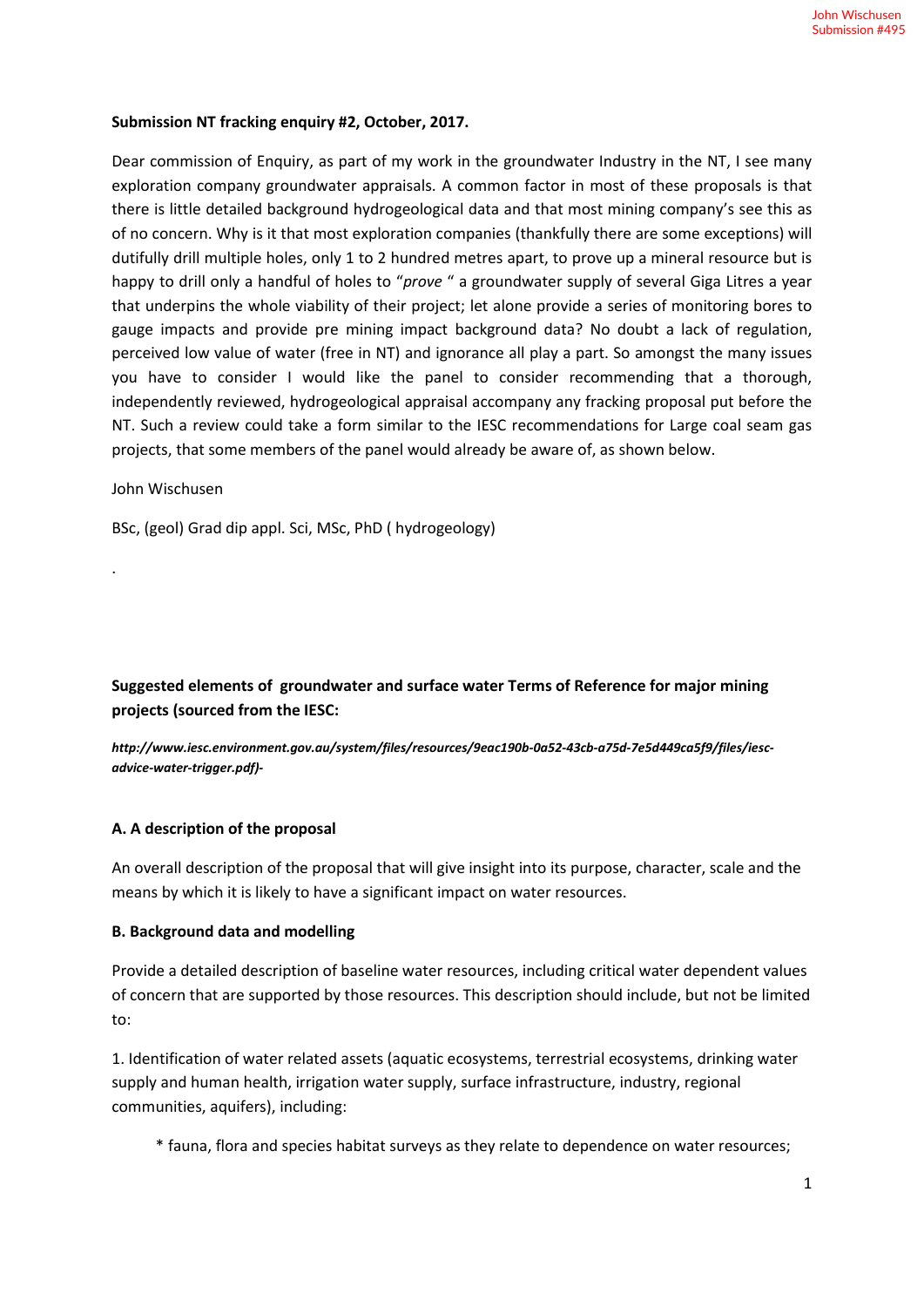\* location of springs and other groundwater dependent ecosystems;

\* identification of the geological formation/ aquifer to which springs and groundwater dependent ecosystems are connected; and

\* an estimation of the ecological water requirements of identified springs and groundwater dependent ecosystems.

2. A description of the water resources of the site and region, including maps of all surface water and groundwater resources, relevant to the project.

3. Descriptions of geology and hydrogeology at an appropriate level of spatial and vertical resolution (i.e. at both site and regional scale). Definition of the geological sequence in the area with names and descriptions of the formations from youngest to oldest, with accompanying surface geology and cross sections.

4. Descriptions of hydraulic characteristics (for example, hydraulic conductivity and storage characteristics) for each aquifer. The map and map legend should use appropriate symbols and names, describe all formations and structures according to geological convention and clearly indicate the bore holes from which data are derived. Definitions of any geological structures (for example, faults) in the area and evidence for the influence of the structures on groundwater, in particular groundwater flow or recharge.

5. Presentation of data to demonstrate the varying depths to the aquifers and associated standing water levels or potentiometric heads and hydraulic characteristics.

6. Definition of the likely recharge sources for each aquifer, details of discharge from the aquifers, direction of groundwater flow and contours of groundwater elevations for all aquifers likely to be impacted by the proposed development.

7. Assessments of the extent of hydrological interactions between water sources including surface water/ groundwater connectivity, inter-aquifer connectivity and connectivity with sea water.

8. Surface hydrology resources including hydrographs, raw data and any records of seasonal and historic annual variations in level, quality and date of measurement, along with elevations of the reference points from which water levels were measured.

9. Surface water and groundwater hydrochemical data assessments and modelling, including water quality parameters (such as relevant organic chemicals, heavy metals, radionuclides and other potentially harmful chemicals).

10. A numerical groundwater model that is calibrated to baseline conditions and enables a probabilistic evaluation of potential future scenarios. The groundwater modelling should:

a) outline the model conceptualisation of the aquifer system or systems, including key assumptions and model limitations;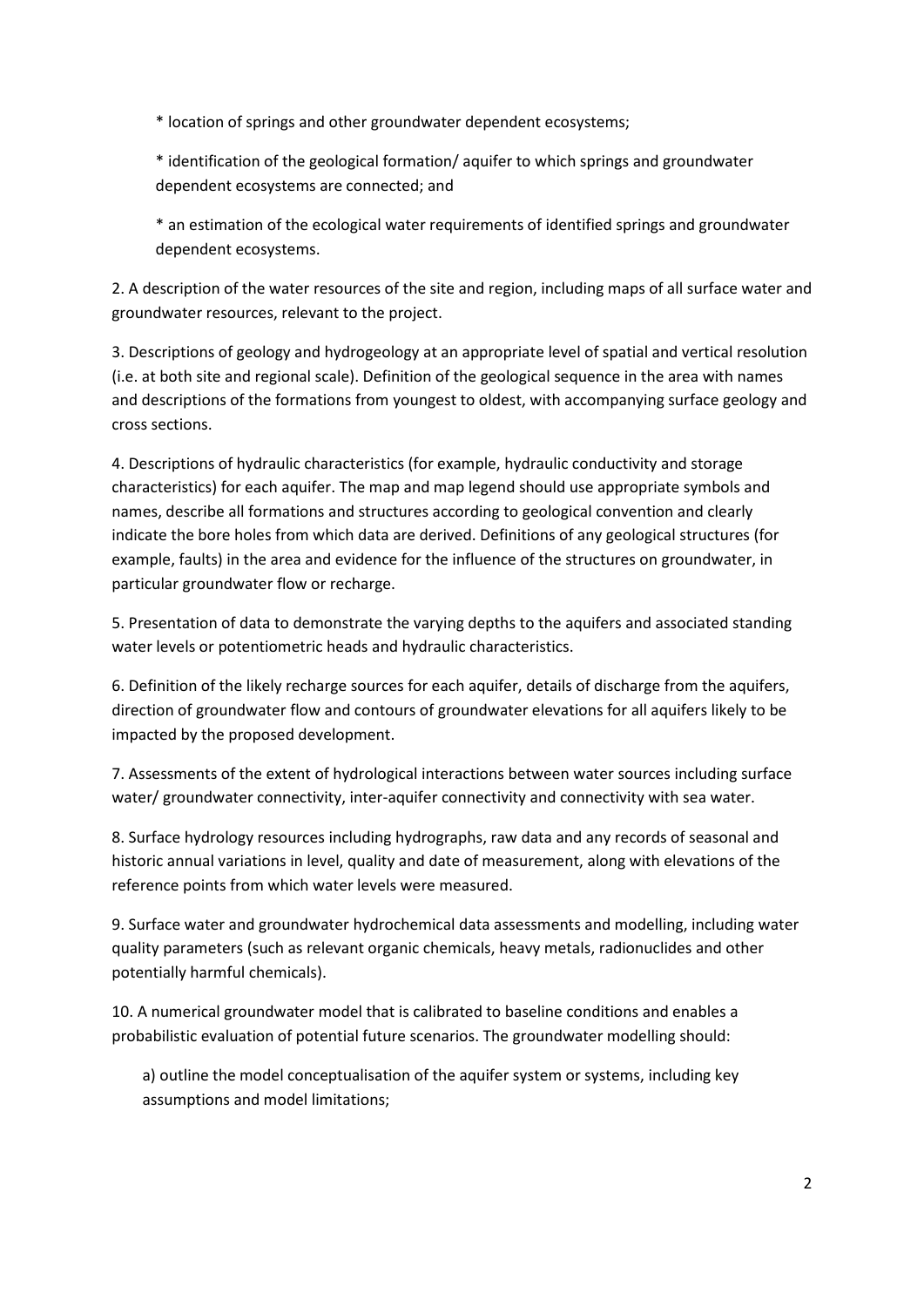b) represent each aquifer, storage and flow characteristics of each aquifer, linkages between aquifers, if any, and the existing recharge/discharge pathways of the aquifers and the changes that are predicted to occur upon commencement of the development activities;

c) incorporate the various stages of the proposed development and provide predictions of water level/pressure declines in each aquifer for the life of the project and beyond;

d) provide information on the time to maximum drawdown and the time for drawdown equilibrium to be reached:

e) identify the volumes predicted to be dewatered on an annual basis with an indication of the proportion supplied from each aquifer;

f) provide information on potential water level recovery rates and timeframes in each aquifer for the life of the project and until equilibrium is expected to be achieved; and g) include recommendations, a program for review and an update of the model as more data and information become available.

11. Relevant information generated by a bioregional assessment that can indicate the baseline conditions of the proposed development area. Where a bioregional assessment has not yet been completed, best available information should be used in describing the existing state of waterrelated ecosystems and processes at the regional scale. This information can include publicly available information from nearby or adjacent developments (for example, information from Environmental Impact Statements).

12. An assessment of the quality of, and risks inherent in, the data used in the background data and modelling.

# **C. Water and salt balances**

A site specific water balance and a site specific salt balance, complemented by regional balances for both water and salt covering the larger area of potential impact, should be developed and applied based on the results of numerical modelling.

Information is required about the water and salt balances for the whole system, the set of water and salt stores within the system boundary and the flow of water and salts between those stores. The proposal needs to assess the change to any store or flow of water and salts in the system arising from the development.

Specific flows and changes that need to be identified include:

1. Any changes that occur to the salt loads of the ground water and surface water systems as a result of the proposed operation.

2. Aquifer storage properties and groundwater flows and pressures resulting from the mining operations.

3. Water infiltration from surface stores.

4. An estimation of the flow/exchange of water between overlying and/or underlying aquifers for all major aquifers over the project area.

5. Waste water from the operation, including brine treatment processes, disposal methods and volumes.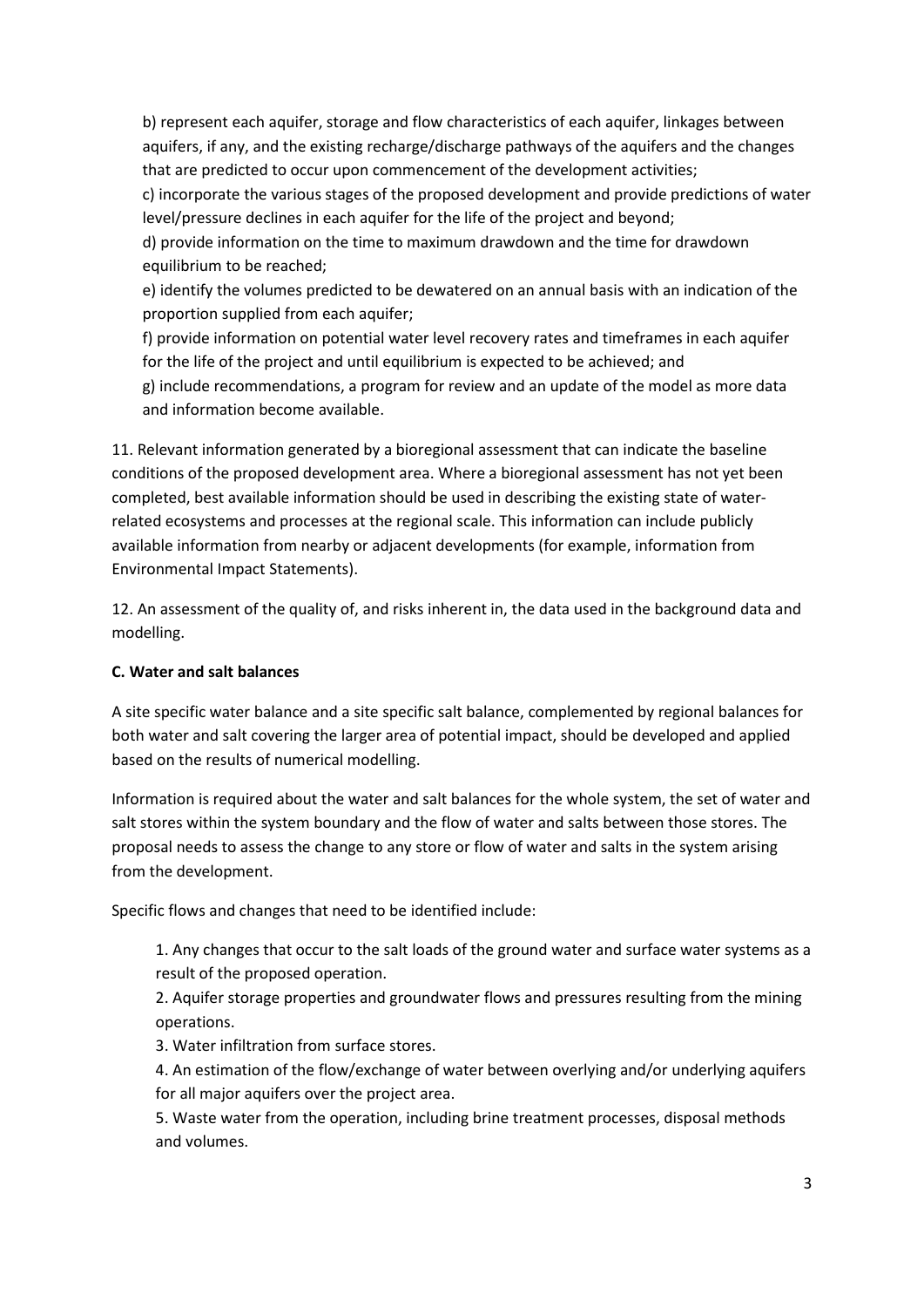6. All volumes and quality of water intended for injection.

7. Volumes and quality of water used during mining, including within the mine itself (for example, ore washing, dust suppression) and for other associated activities (for example, cooling or other industrial processes).

8. Any water that is not available from within the extraction and treatment loops that must be imported from elsewhere. This water may be from surface, underground, or from another activity external to the system boundary.

9. All interactions and flows that exist that are part of the background (baseline) water flows of any given system. For example, each recharge and discharge for each aquifer/aquitard and seepage/recharge for each surface water store, rainfall interception and evaporation, and there is a shallow subsurface transition zone (hyporheic) where water may either pass through and recharge the underlying aquifers, or may be discharged directly to the surface water system.

### **D. Significant impacts on water resources and water related assets**

The proponent should provide an assessment of the likely significant impacts on water resources and water related assets. The assessment should include but not be limited to:

1. An assessment of how the proposed development will change both local and regional water and salt balances.

2. In the case of underground mines, predictions of subsidence and effects from dewatering and depressurisation (including lateral effects) on surface topography, groundwater and movement of water across the landscape and possible fracturing of confining layers.

3. The aquifers that will be directly impacted by mining operations, including the aquifers that will be exposed/partially removed by open cut mining and/or underground mining.

4. The aquifers that will be dewatered or indirectly impacted by dewatering in connected aquifers.

5. The extent of impact on hydrological interactions between water sources including surface water/groundwater connectivity, inter-aquifer connectivity and connectivity with sea water. 6. For open cut mines, predictions of the extent of the cone of depression and consequential impacts on water resources.

7. Impacts associated with surface water diversions.

8. Direct and indirect impacts on water related assets (groundwater and surface water aquatic ecosystems, terrestrial ecosystems, drinking water supply and human health, irrigation water supply, surface infrastructure, industry, regional communities and aquifers) with reference to the Australian Guidelines for Water Quality Monitoring and Reporting

(www.environment.gov.au/water/publications/quality/nwqms‐monitoringreporting.html) 9. Impacts on hydraulic properties of aquifer geology including potential for physical transmission of water within and between formations,

10. Estimates of the quality and quantity of operational discharges of water (particularly saline water) including potential emergency discharges due to unusual events, and the likely impacts on water related assets.

11. Indication of the vulnerability to contamination (for example, from salt production and salinity) and the likely impacts on the identified water assets.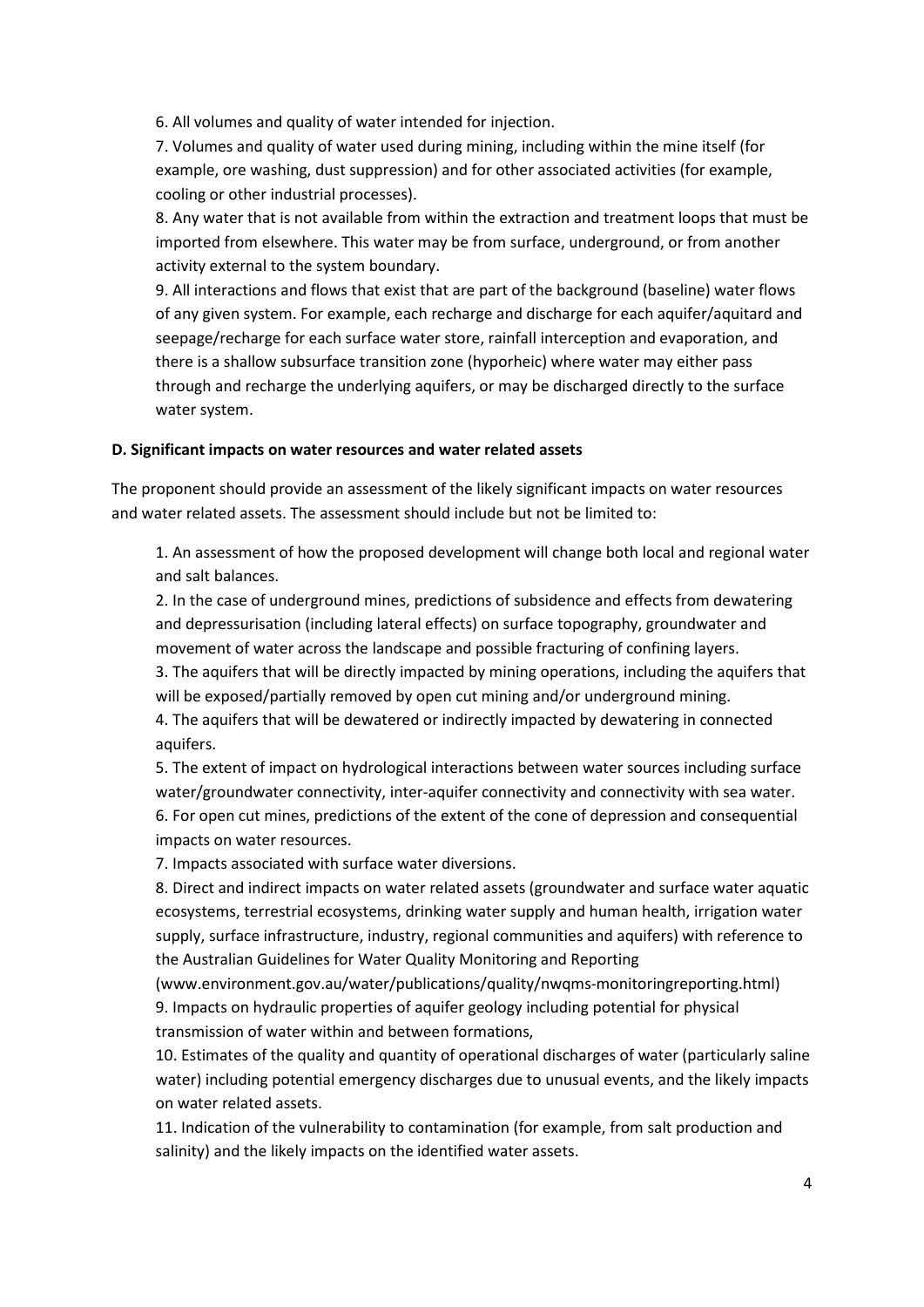12. Identification and consideration of landscape modifications, for example, voids, onsite earthworks, roadway and pipeline networks through effects on surface water flow including erosion and fragmentation of habitat of water dependent species and communities.

13. The cumulative impact of the proposal when all relevant developments (past, present and/or reasonably foreseeable) are considered in combination (see section on 'cumulative impacts' below).

14. Proposed mitigation actions for each identified impact.

# **E. Risk**

The proponent should provide an assessment of risk that could be expected to address, but not be limited to, the following elements:

1. An identification of regional water related assets in the area of the proposal and changes to the regional water balance that might be vulnerable to the development proposal.

2. Identification of impacts on those assets likely to arise from activities associated with the proposal.

3. An assessment of the likelihood and consequence of identified impacts occurring and the consequential effect on water balance, water quality and water related assets.

4. An assessment of the magnitude or severity of impact in the event that the impact was to occur.

5. An assessment of the overall level of risk to those assets that might combine probability of occurrence with consequence or severity of impact.

6. An assessment of residual risk following the application of proposed mitigation measures.

# **F. Cumulative impacts**

The proponent should provide an assessment of cumulative impacts taking into account all relevant developments (past, present and/or reasonably foreseeable) to determine the risks and impacts posed by a single new proposal, in combination with other developments.

A cumulative impacts assessment may require a qualitative or semi‐quantitative approach, particularly for ecological risk assessment, if data is lacking. A cumulative impact assessment may also require consideration of interactive or synergistic impacts, as well as a more simple summation of individual proposals or impacts. Information should include but not be limited to:

1. Catchment and regional scale information provided through any available bioregional assessments (Geographic Information System (GIS) based water related assets, geophysical, hydrological, ecological information).

2. Total existing and planned licensed and extracted water for consumptive, industry and agricultural purposes in the surface catchment and groundwater basin within which the proposal is based.

3. Existing water quality guidelines, targets (i.e. salinity), environmental flow objectives and requirements for the ecosystems of the surface catchment and groundwater basin within which the proposal is based.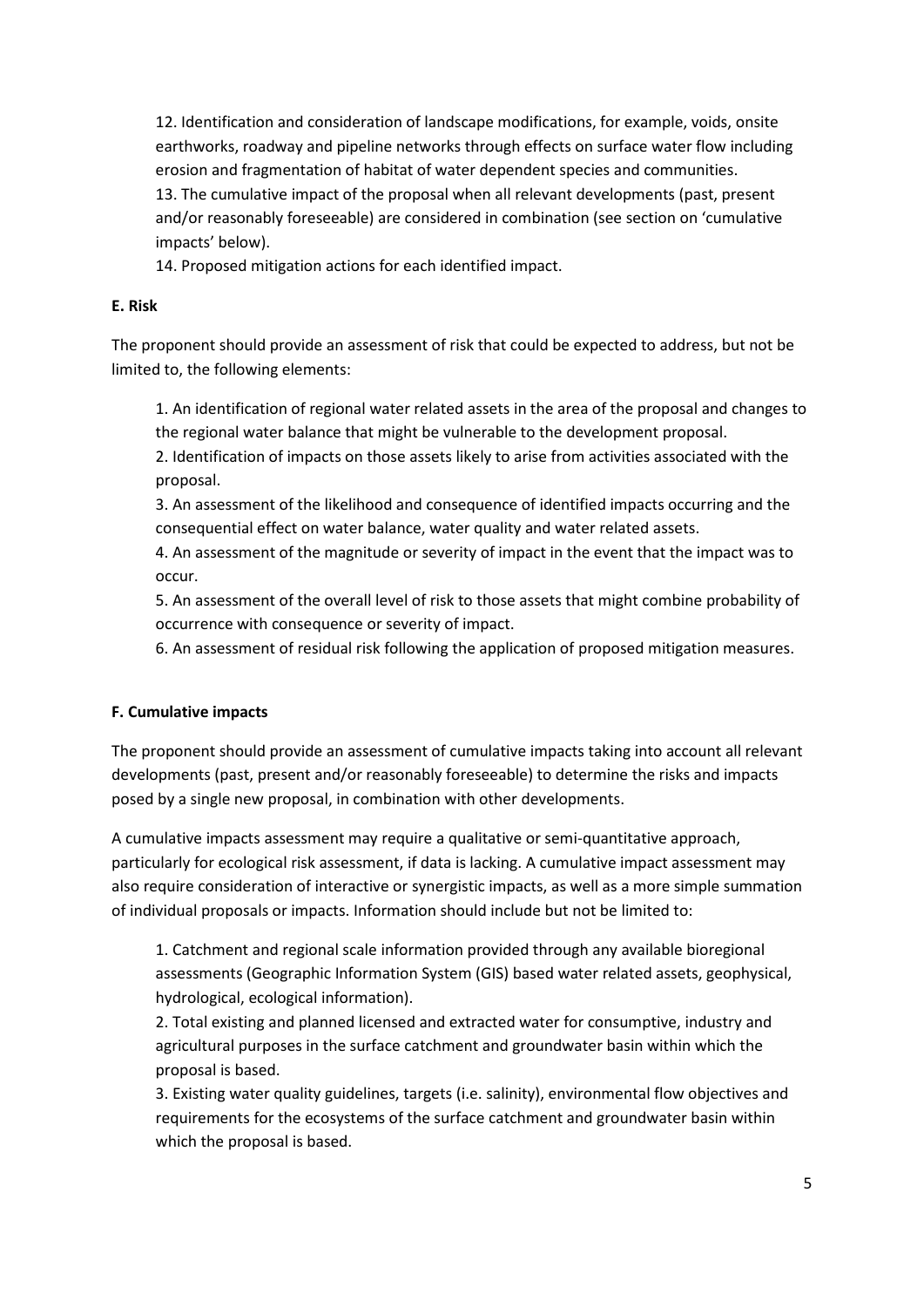4. The proportional increase in water resource use and impacts as a consequence of the proposal.

5. The overall level of risk to water related assets that combine probability of occurrence with severity of impact of multiple actions.

# **G. Ongoing management and monitoring**

The proponent should provide management and monitoring plans which focus in particular on mitigating, managing and monitoring risks and assets identified in the assessment of the project, and be capable of tracking changes against pre‐development conditions.

Management and monitoring plans should address all impacts identified through the assessment where a management regime or intervention is required to mitigate the risk of a significant impact on water resources and ecological assets.

A groundwater monitoring network should be established such that there is sufficient data to assess background conditions, seasonal variations and recharge /discharge behaviours. The monitoring program should consist of dedicated groundwater monitoring bores and should not include uncased test holes or bore holes where there is no data on aquifers or a drilling log.

The groundwater monitoring program could be expected to satisfy the following criteria:

1. Clearly defined monitoring objectives are stated.

2. Maps to demonstrate location of bores, their purpose and screened hydrostratigraphic unit are provided.

3. Variables such as water level, electrical conductivity (salinity) and pH, are measured at monthly intervals or daily by data logger, to allow for the assessment of seasonal variations in storage and quality.

4. The methodology for the number, location and placement of monitoring bores and the outcomes the groundwater monitoring network can accurately describe for water quality and water levels over time.

5. The monitoring network should have adequate sites and spatial distribution to provide an understanding of groundwater gradients, flow directions, recharge processes, quality and water levels in each aquifer in both the project area and the surrounding areas where impacts to groundwater from project operations are likely to occur. The network should include shallow alluvial aquifers.

6. The monitoring network should extend beyond the predicted impact areas to demonstrate/confirm that impacts are not occurring beyond these areas.

7. A full chemical analysis covering all major ions should be undertaken at an appropriate periodicity. Parameters should be monitored that are relevant to ecotoxicology, human and animal health. Where the monitoring bore is located in an area vulnerable to groundwater contamination from mine impacts, additional parameters such as heavy metals should be monitored.